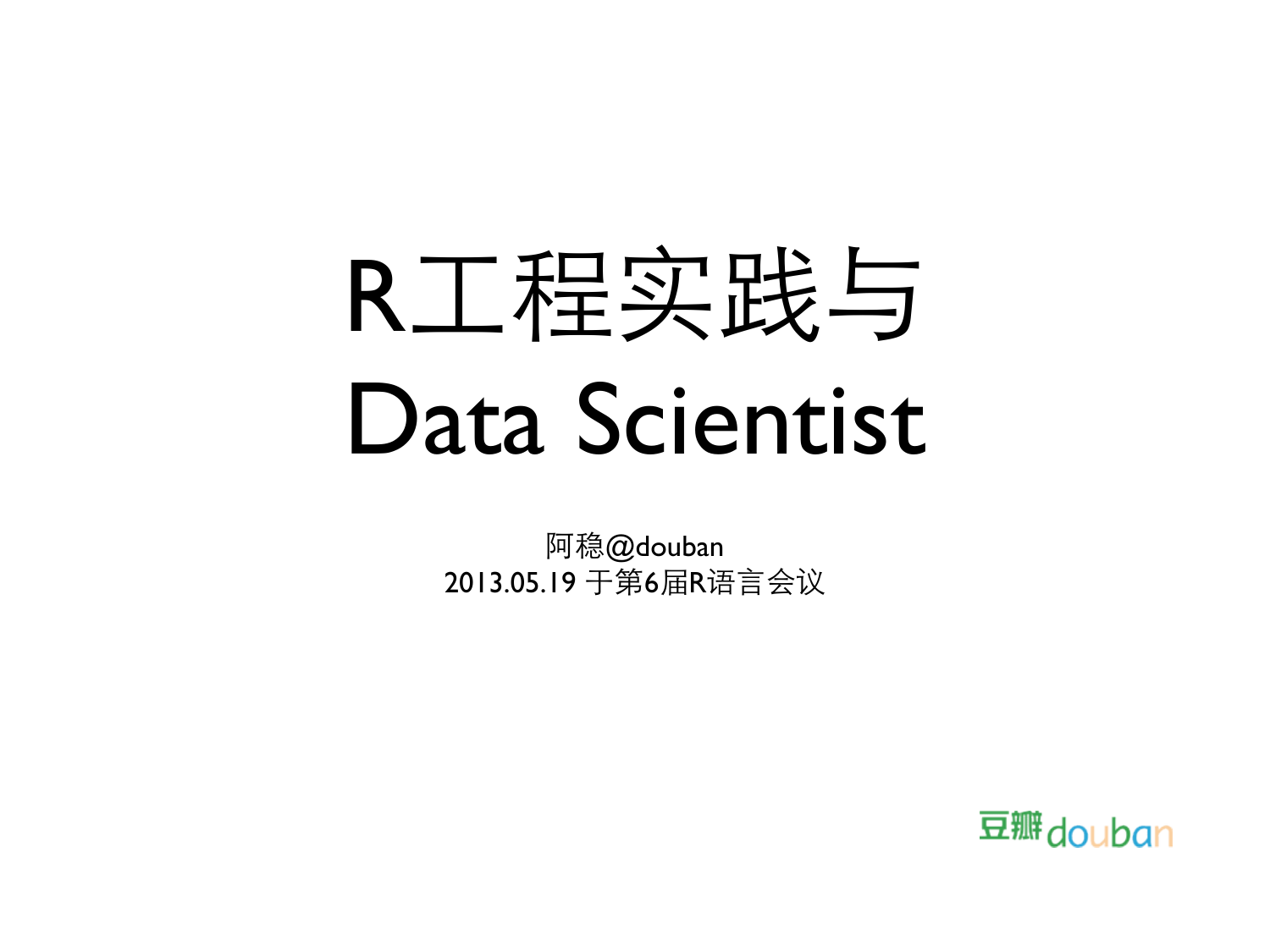## 当R面临大数据量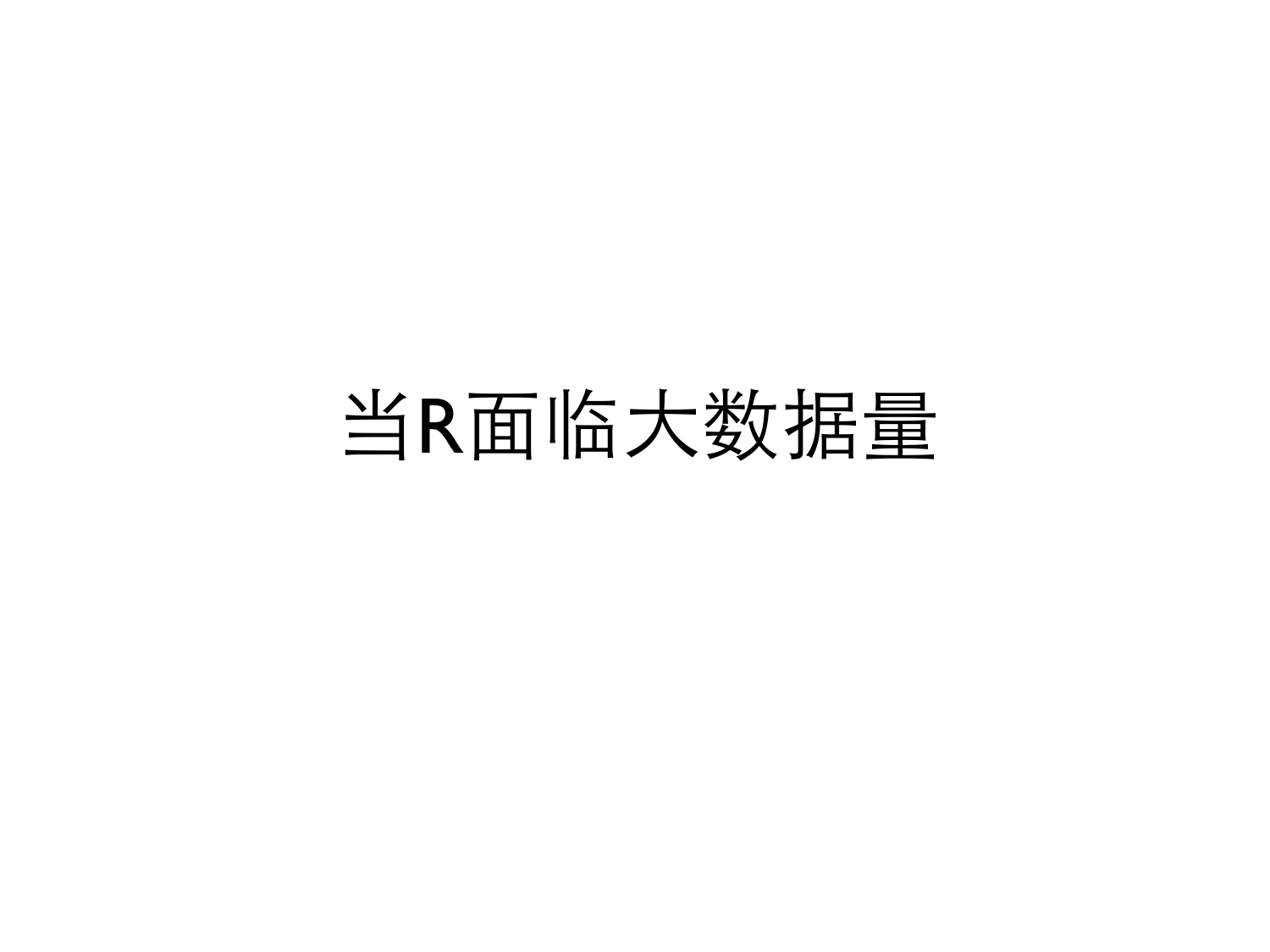# Copy-on-modify semantics

- address <- function(x) .Internal(inspect(x))  $x \leftarrow 1:10$  $address(x)$ 102b83e28 13 INTSXP g0c4 [NAM(2)] (len=10, tl=0) 1,2,3,4,5,...  $x[1] \leftarrow 2$  $address(x)$ 029acff0 14 REALSXP g0c6 [NAM(2)] (len=10, tl=0) 2,2,3,4,5,...
- loop -> 向量化运算 (apply, 矩阵运算)

#### • apply  $\rightarrow$  c/cpp

• 案例

The art of R performance improvement is to build up a good intuitions for what operations incur a copy, and what occurs in place.

--<https://github.com/hadley/devtools/wiki/Profiling>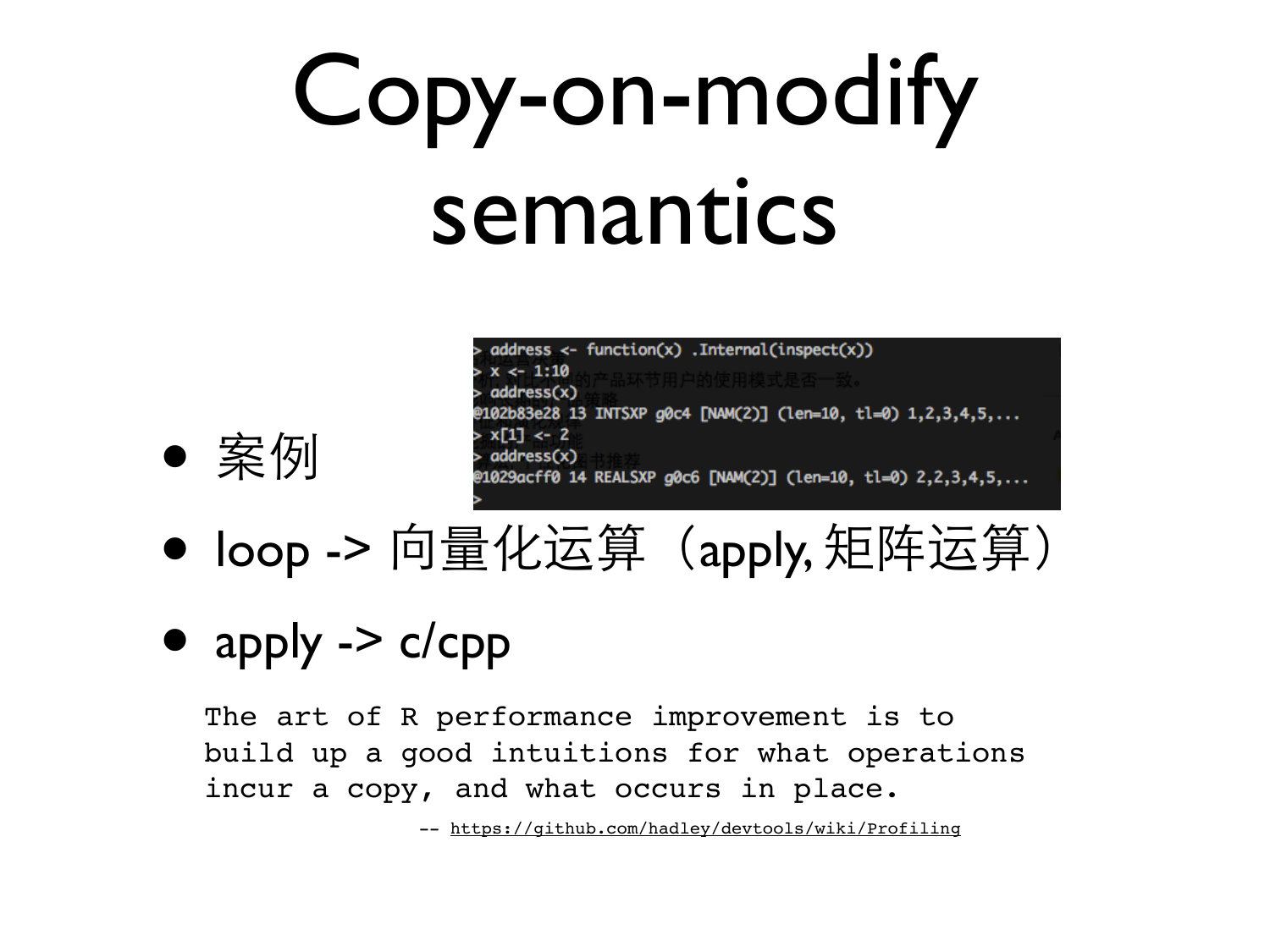#### 稀疏矩阵M的每⼀列非零元素减去该列的均值

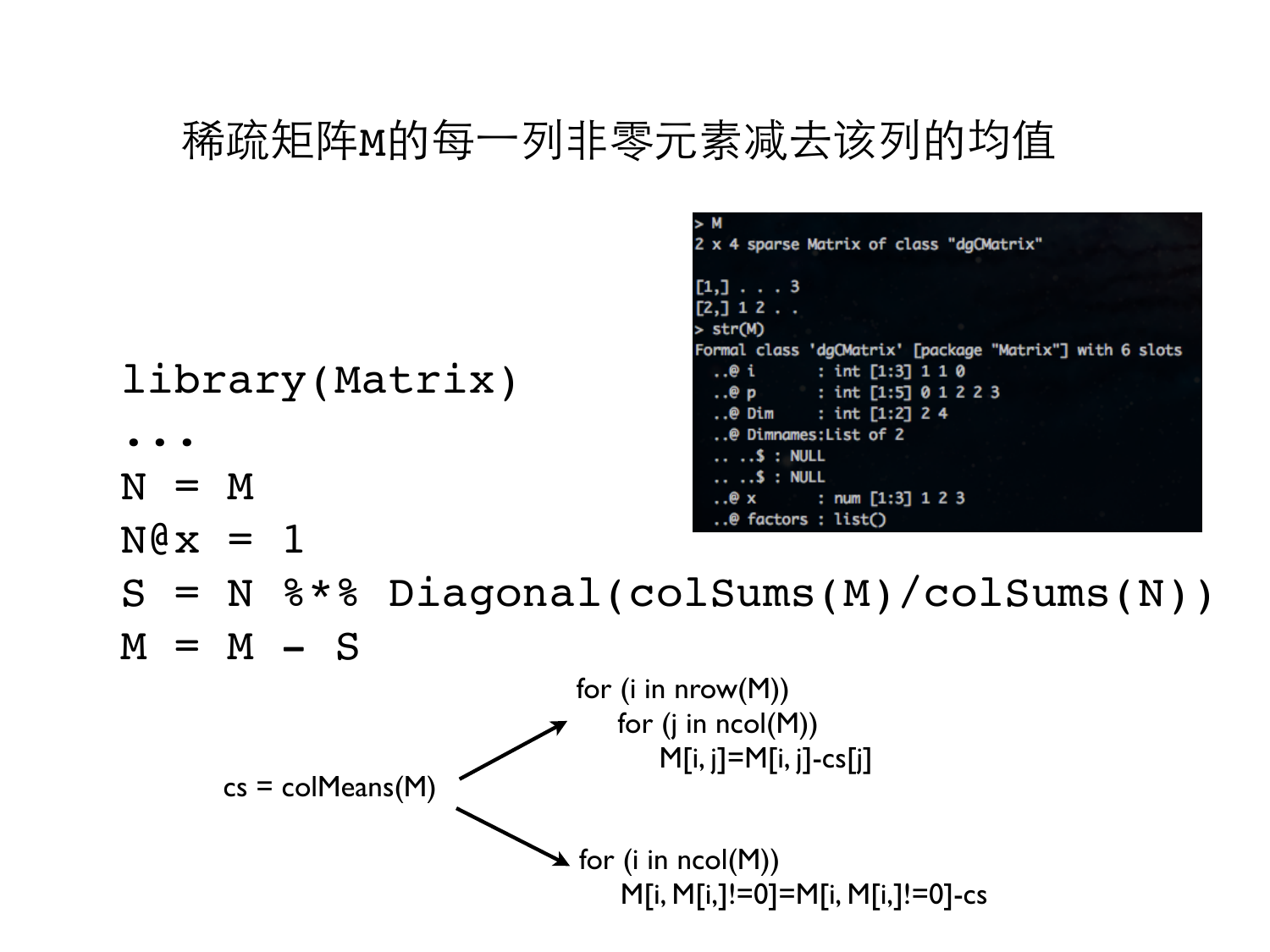# R能不能做并行

- Rmpi, RHadoop
- snow, snowfall
- multicore
- foreach+iterator
- doParallel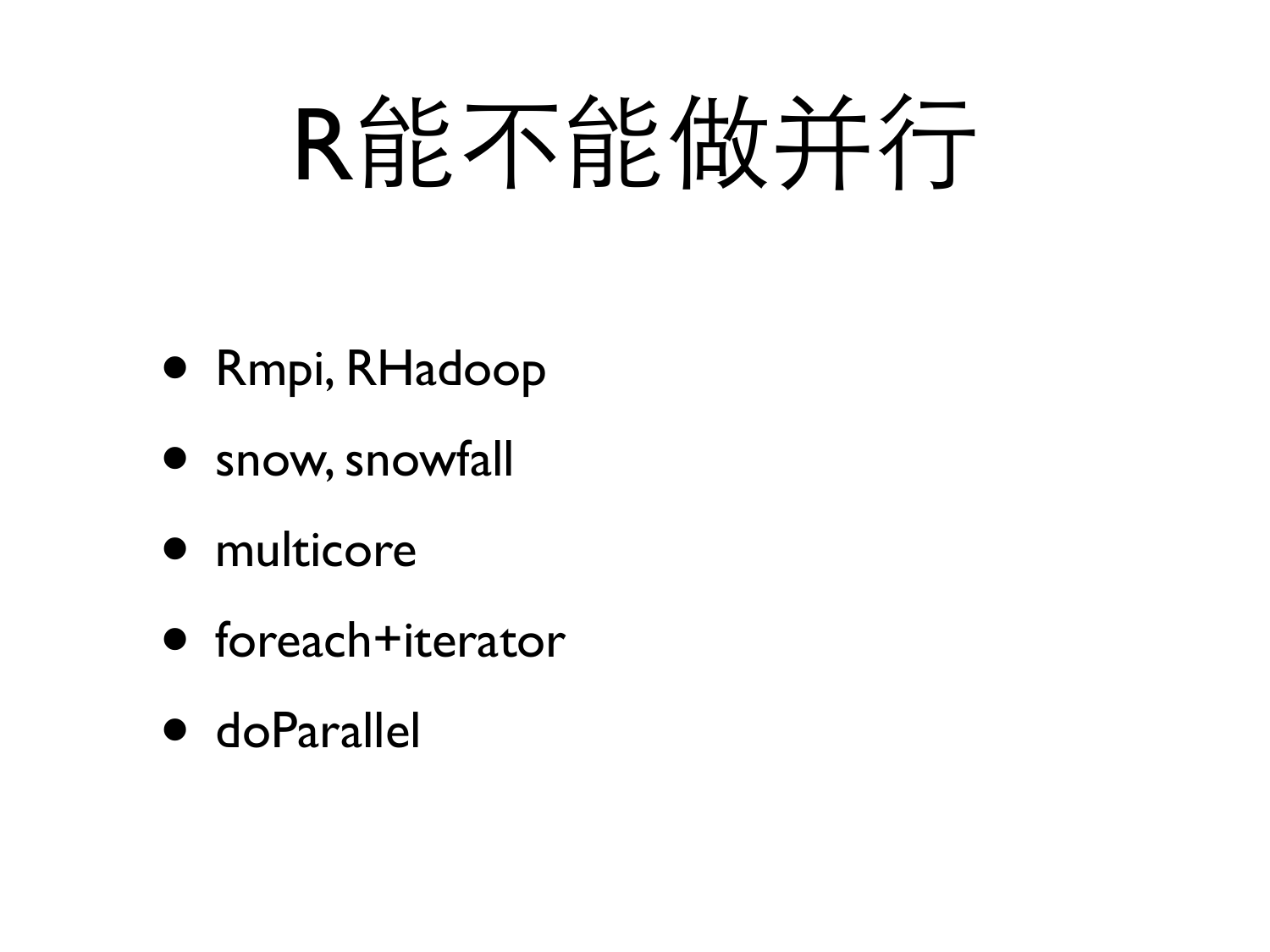# Revolution Analytics benchmark

|                           |                     | Base R 2.14.2 64 Revolution R (1-core) | Revolution R (4-core) Speedup (4 core) |                 |
|---------------------------|---------------------|----------------------------------------|----------------------------------------|-----------------|
| <b>Matrix Calculation</b> | 17.4 sec            | 2.9 <sub>sec</sub>                     | 2.0 <sub>sec</sub>                     | 7.9x            |
| <b>Matrix Functions</b>   | 10.3 <sub>sec</sub> | 2.0 <sub>sec</sub>                     | 1.2 <sub>sec</sub>                     | 7.8x            |
| Program Control           | 2.7 sec             | 2.7 <sub>sec</sub>                     | 2.7 <sub>sec</sub>                     | Not Appreciable |

Speedup = Slower time / Faster Time - 1 Test descriptions available at http://r.research.att.com/benchmarks

|                                         | Base R 2.14.2<br>64 | <b>Revolution R</b><br>$(1$ -core $)$ | <b>Revolution R</b><br>$(4$ -core $)$ | Speedup (4<br>core) |
|-----------------------------------------|---------------------|---------------------------------------|---------------------------------------|---------------------|
| <b>Matrix Multiply</b>                  | 124.4 sec           | 11.4 sec                              | $4.4$ sec                             | 27.1x               |
| Cholesky Factorization                  | 18.0 sec            | 1.8 <sub>sec</sub>                    | .6 <sub>sec</sub>                     | 29.8x               |
| Singular Value<br>Decomposition         | 37.8 sec            | 8.4 <sub>sec</sub>                    | 4.6 <sub>sec</sub>                    | 7.1x                |
| <b>Principal Components</b><br>Analysis | 141.2 sec           | 22.4 sec                              | 11.0 <sub>sec</sub>                   | 11.9x               |
| <b>Linear Discriminant</b><br>Analysis  | 117.0 sec           | 39.8 sec                              | 32.0 sec                              | 2.7x                |

Speedup = Slower time / Faster Time - 1

他们选择的路径能说明一些问题: R本身的实现并不着重考虑性能, 底层代码 需要经过改造才能适应工程中大数据量的需求。而且是针对单机的实验。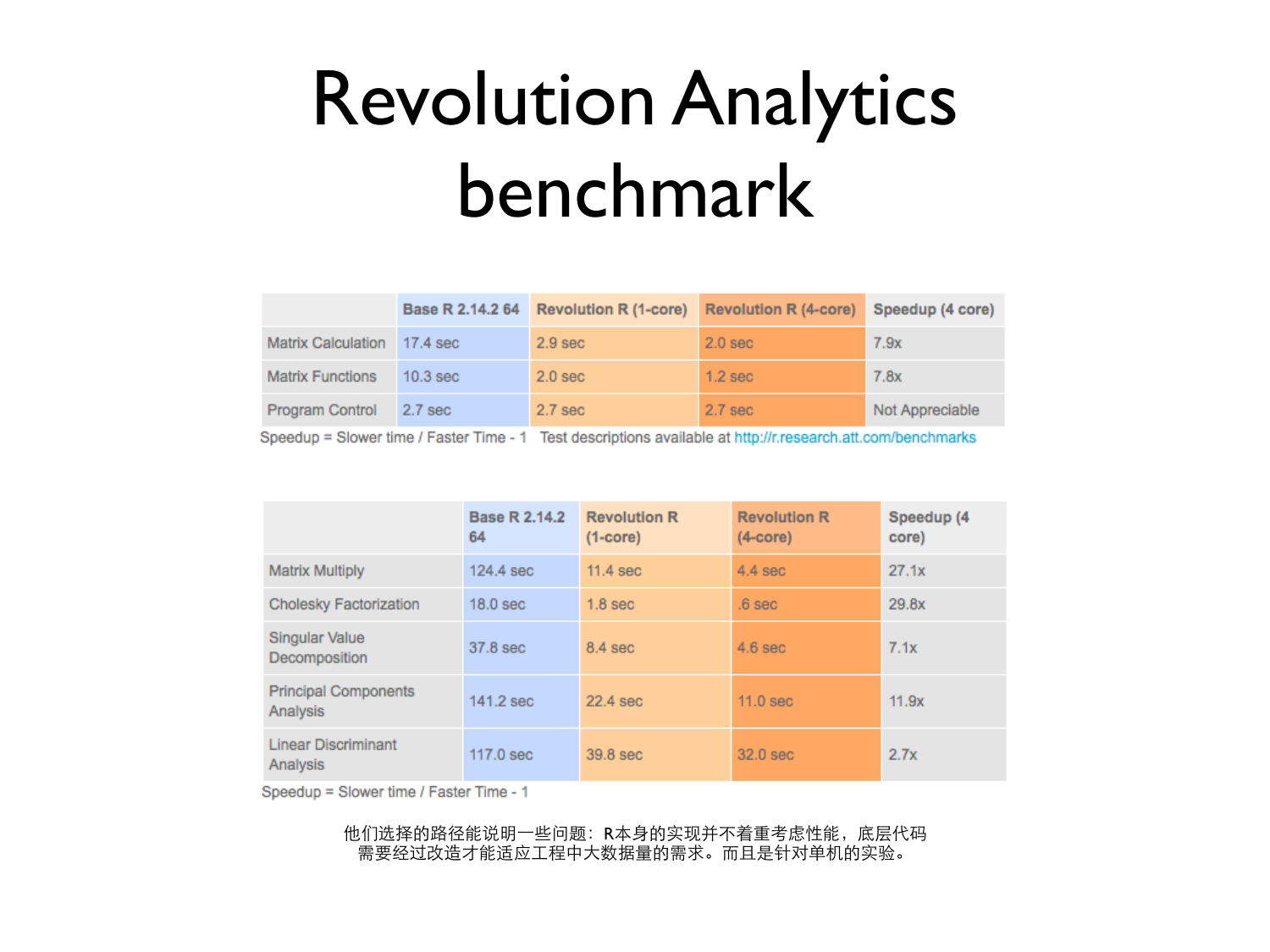# 最基本的问题在于

- 一切的并行都受限于单核时的速度
- 这门语言最初并不是设计用于工程用途 的
- 社区的构成和关注点(基因)

At the heart of R is a tension between interactive data analysis and programming. -- Hadley Wickham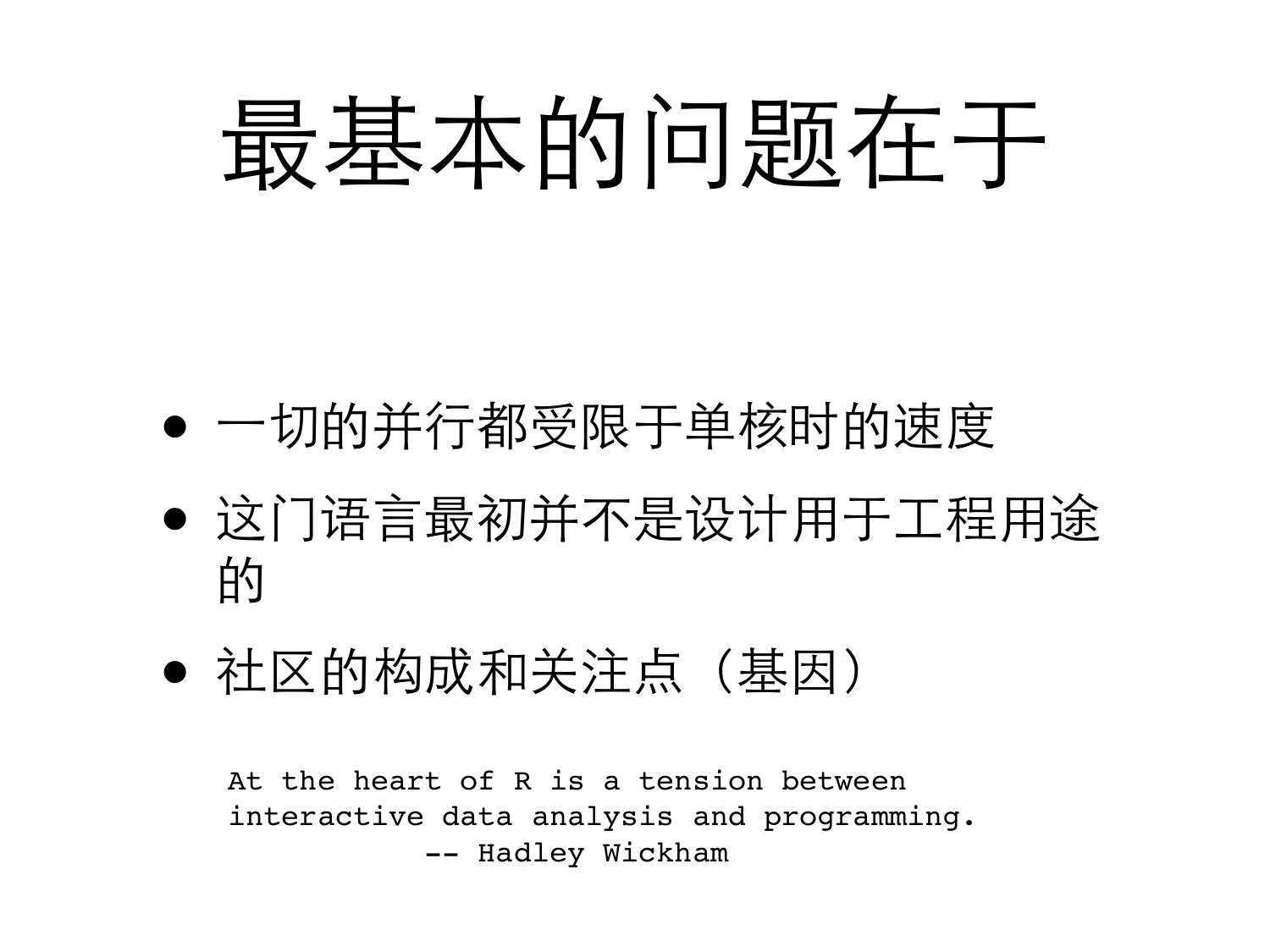

- foreach: 任务分割方式定义
- iterator: 迭代器
- doParallel: R支持的并行后端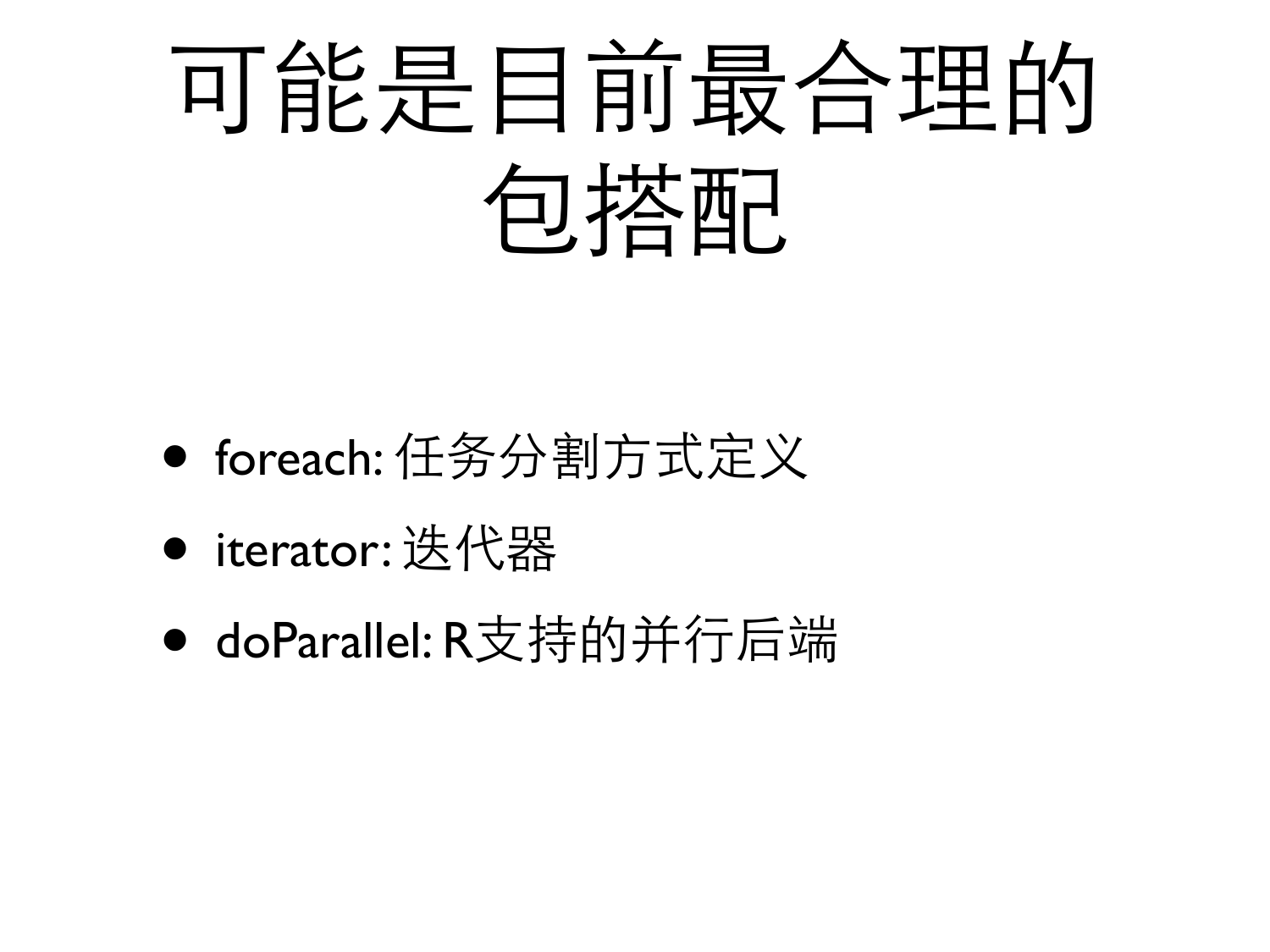Rpark的探索

- 源自spark和dpark
- 弹性分布式数据集:rdd
- 惰性计算
- 一个示例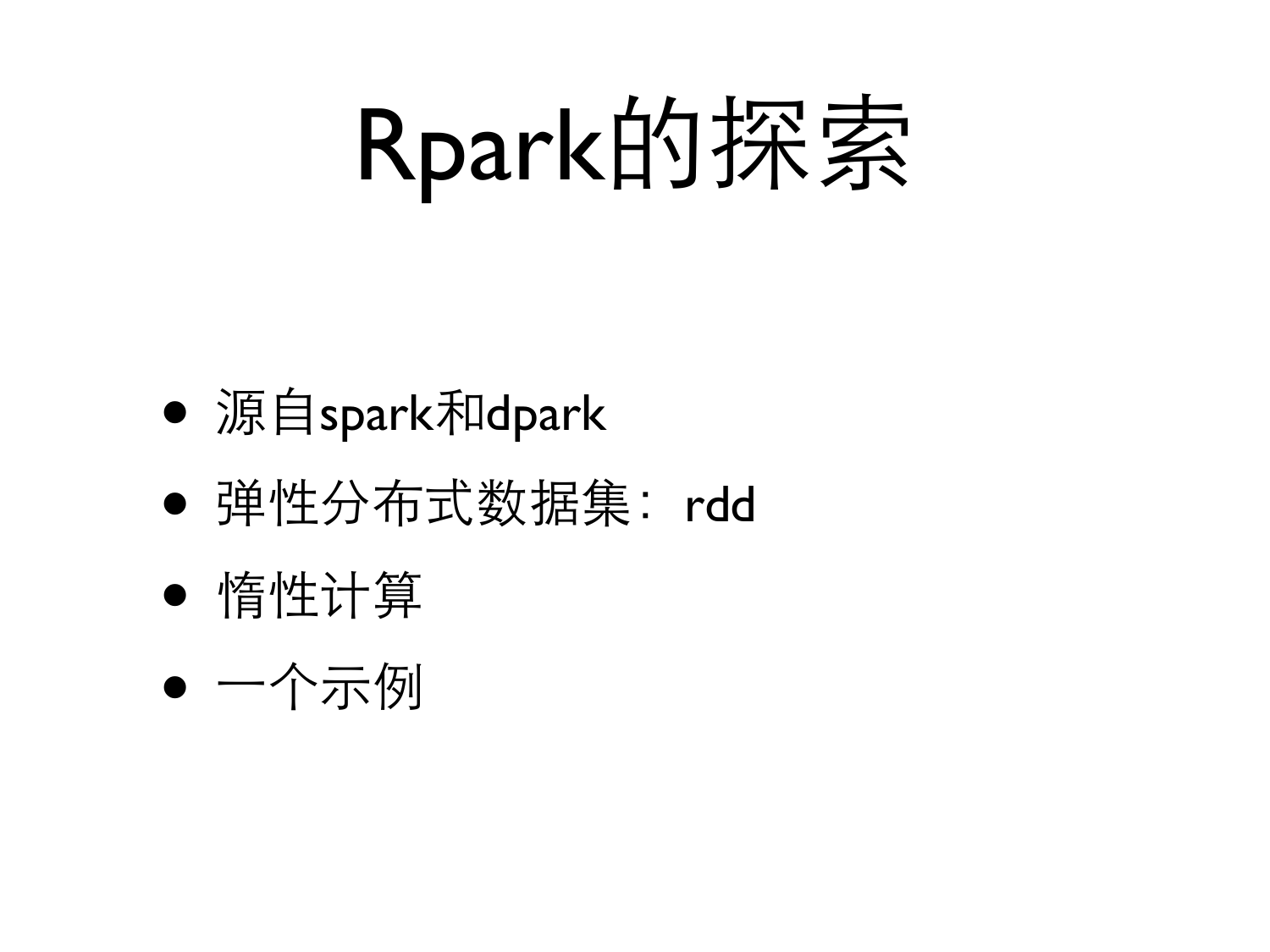

- 定位:数据分析师而不是数据挖掘工程 师的工具。(R不是万能的,做它适合做 的事)
- 按需而行:如果不能提升整个框架,就 提升我们所需要的功能。
- 需要与底层的接口:Rcpp值得使用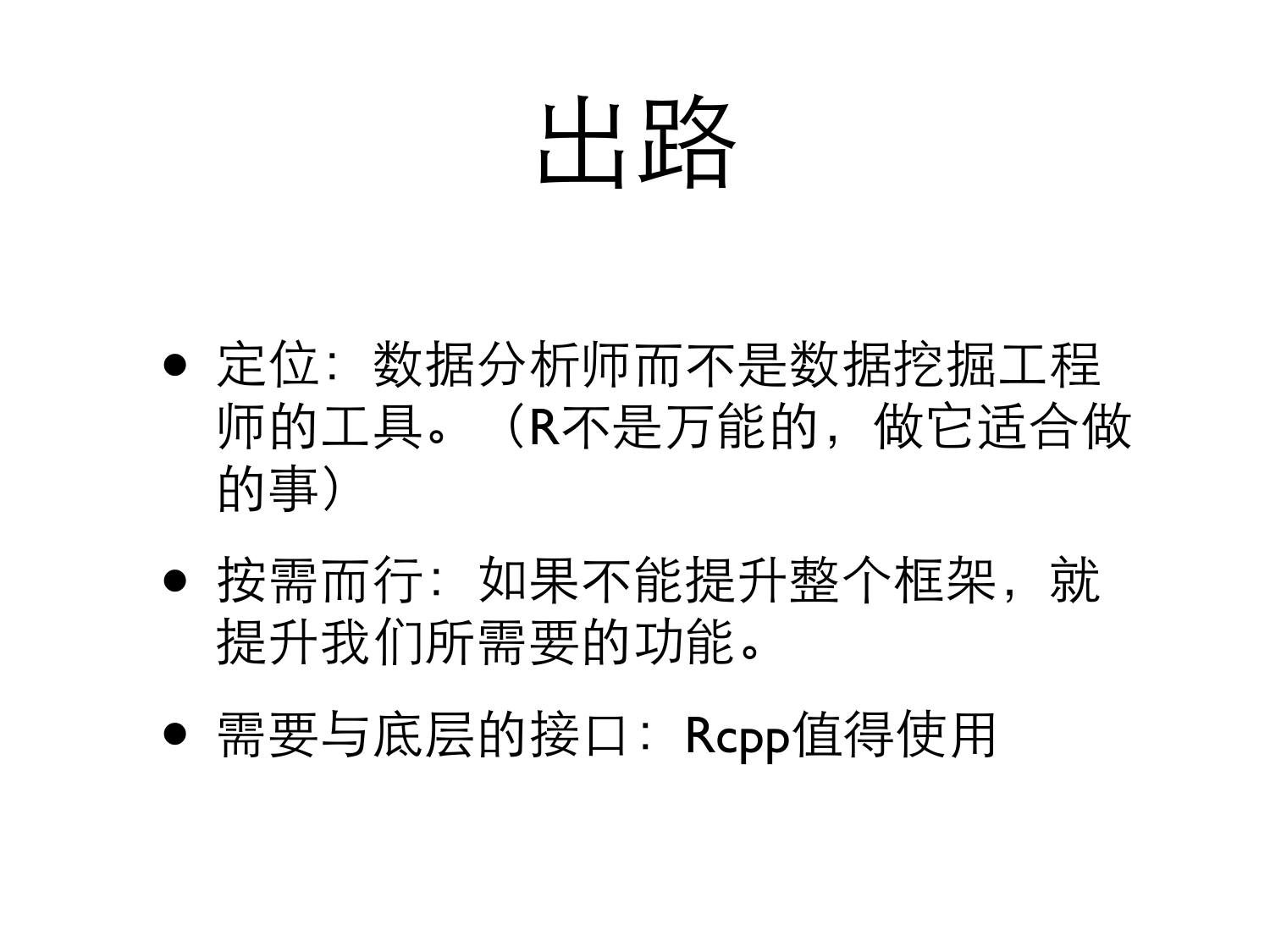# 前景

- 越来越多有工程背景的人加入到这个社 区,使得R的应用领域也在拓展。
- 从而改变这门原先由统计学家主导的语 言。
- 2.13官方提供parallel包的支持
- Rcpp的发展
- O'Reilly 今年来出版越来越多R方面的书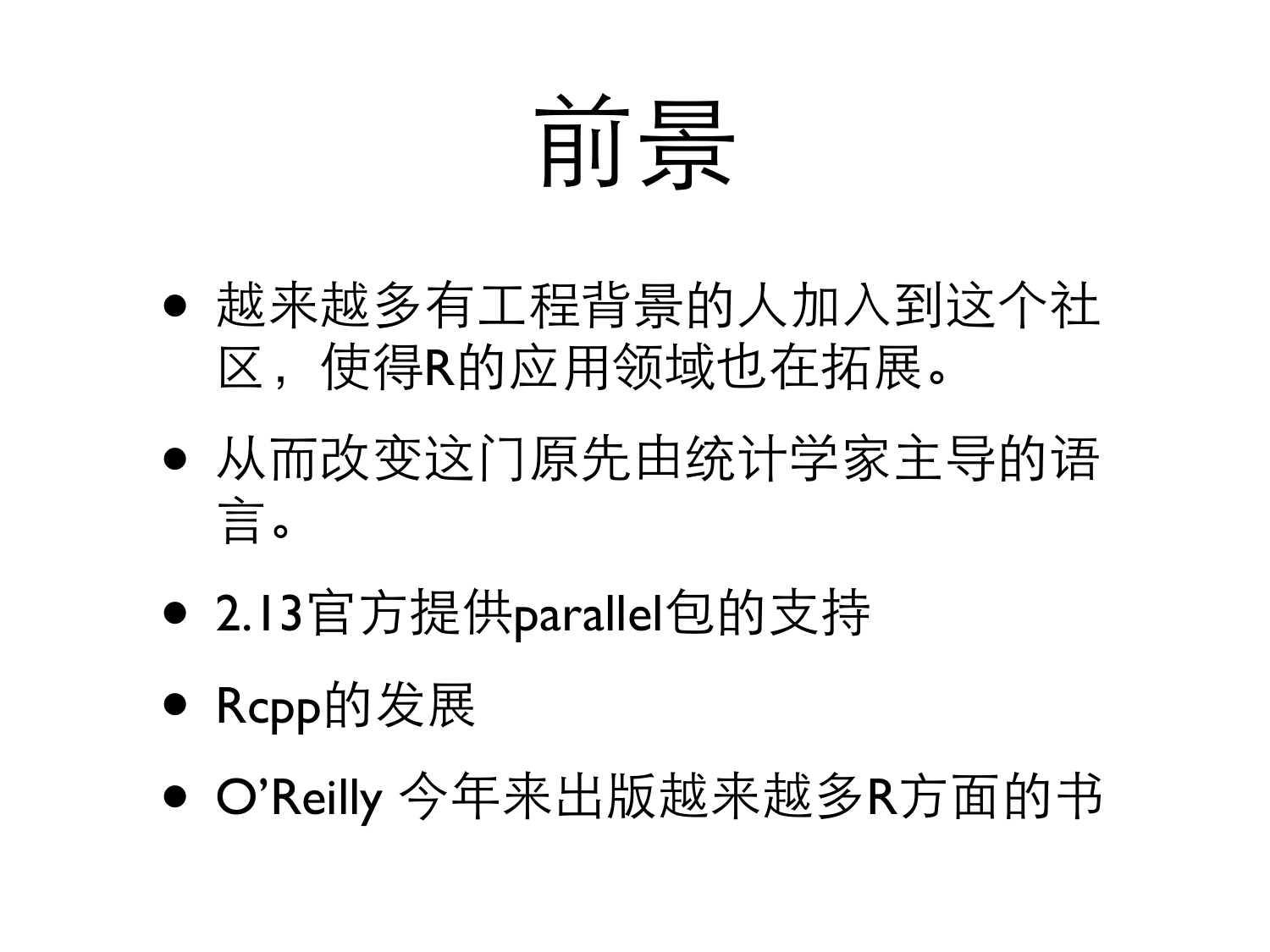### Data Scientist

⼀个在实际工作中未被充分定义的角色

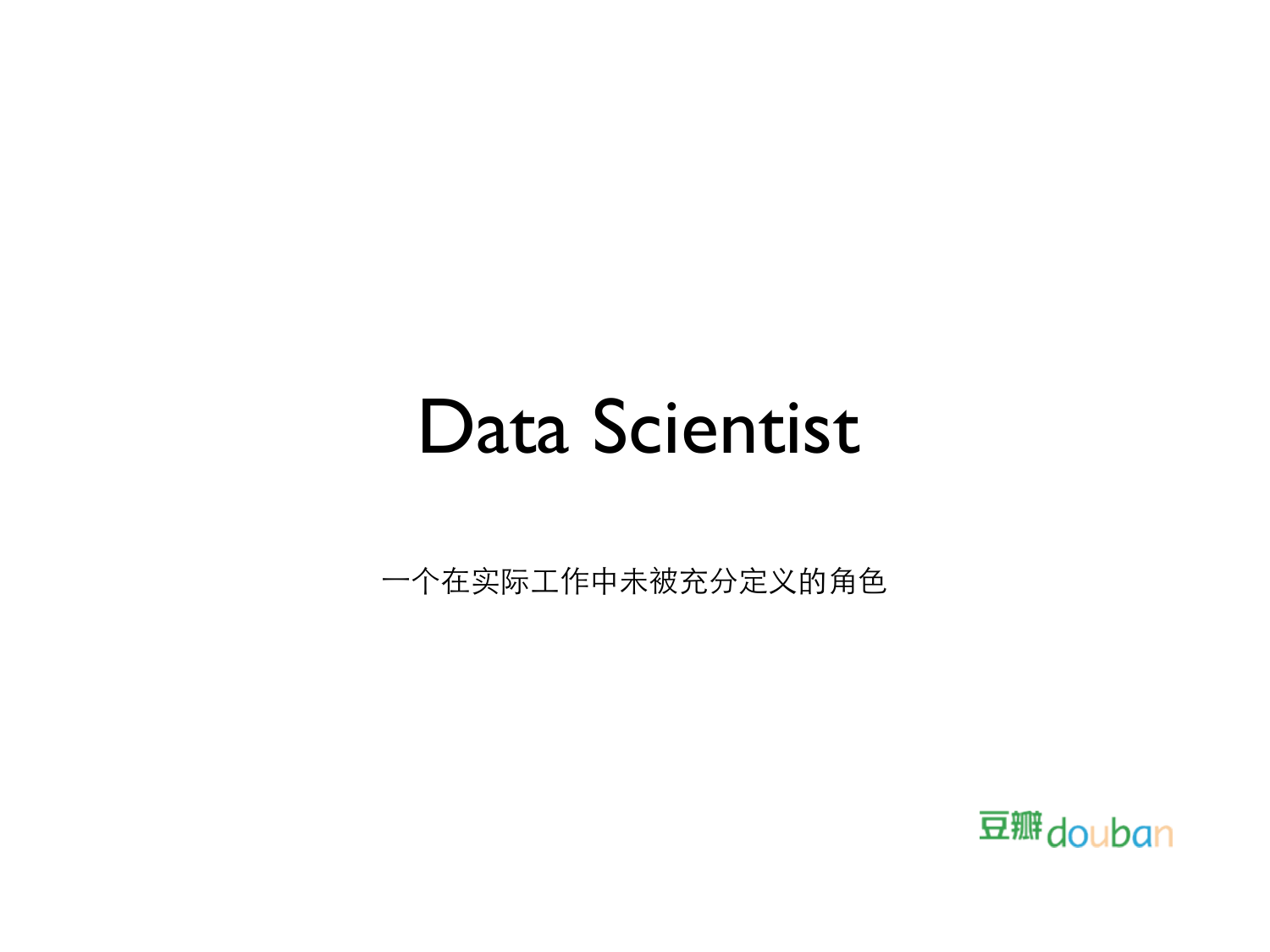

- 管理数据:采集和整理数据,提供数据 报表(常规)
- 回答问题:通过数学建模、数据分析, 支持产品和运营决策(具体产品相关)
- 探索数据:从数据中发现问题、挖掘知 识,影响长期的产品策略(探索工作)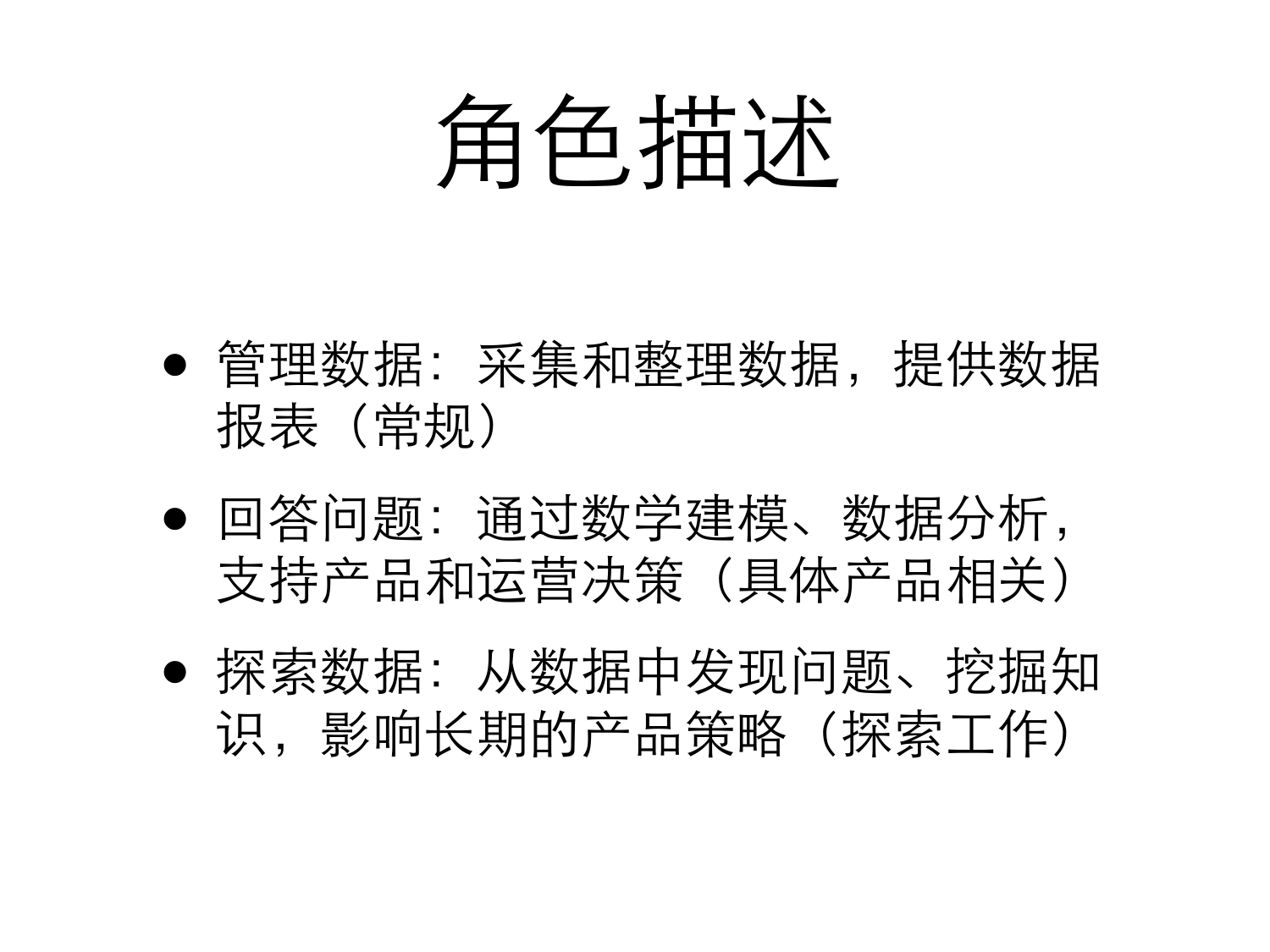

- 豆瓣FM数据统计
- 豆瓣电影购票因素分析
- 小组分类研究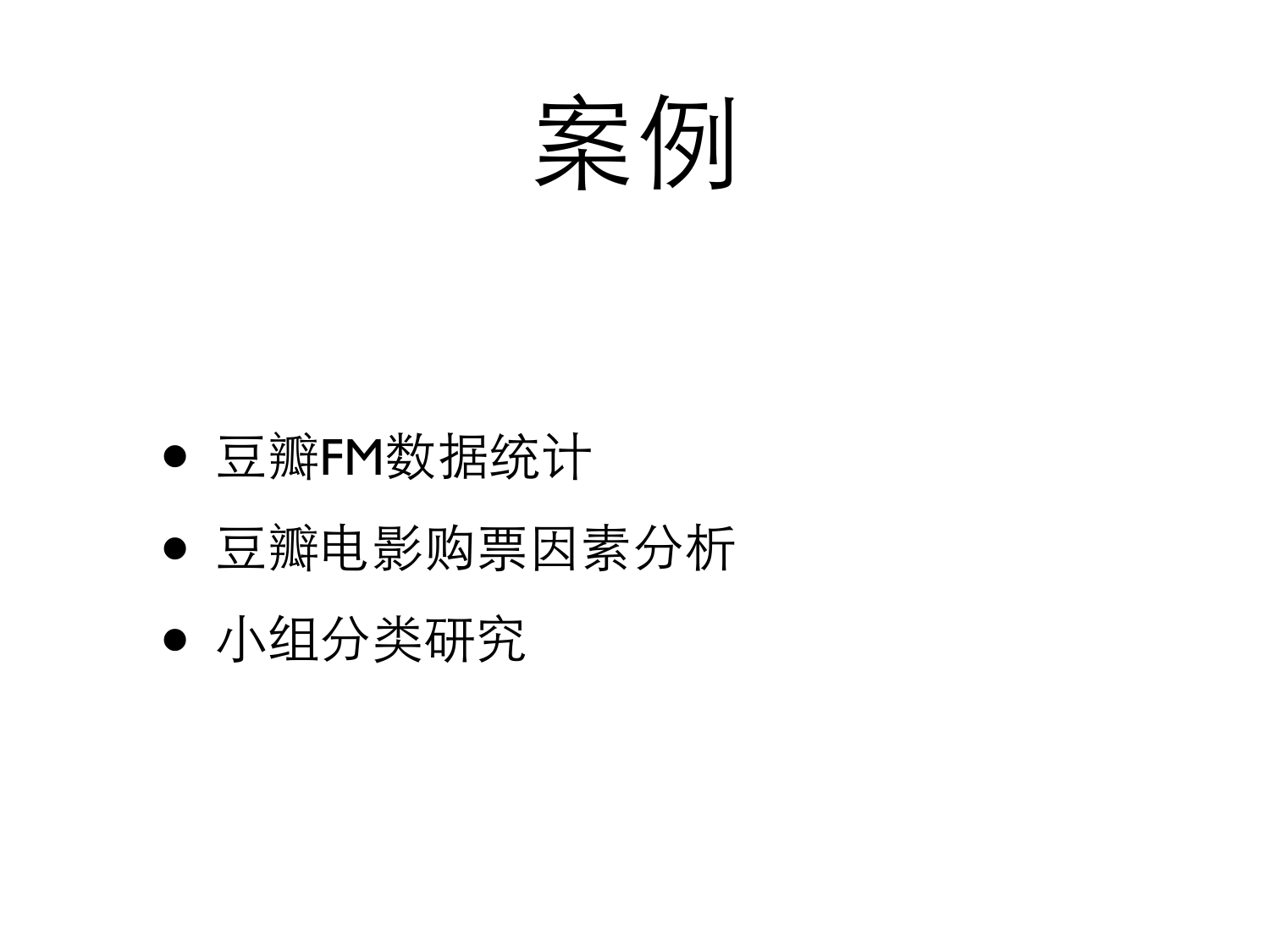

- 一段时间用户行为的统计描述
- 某项产品功能对用户行为的影响
- 对比预定义的不同用户群体行为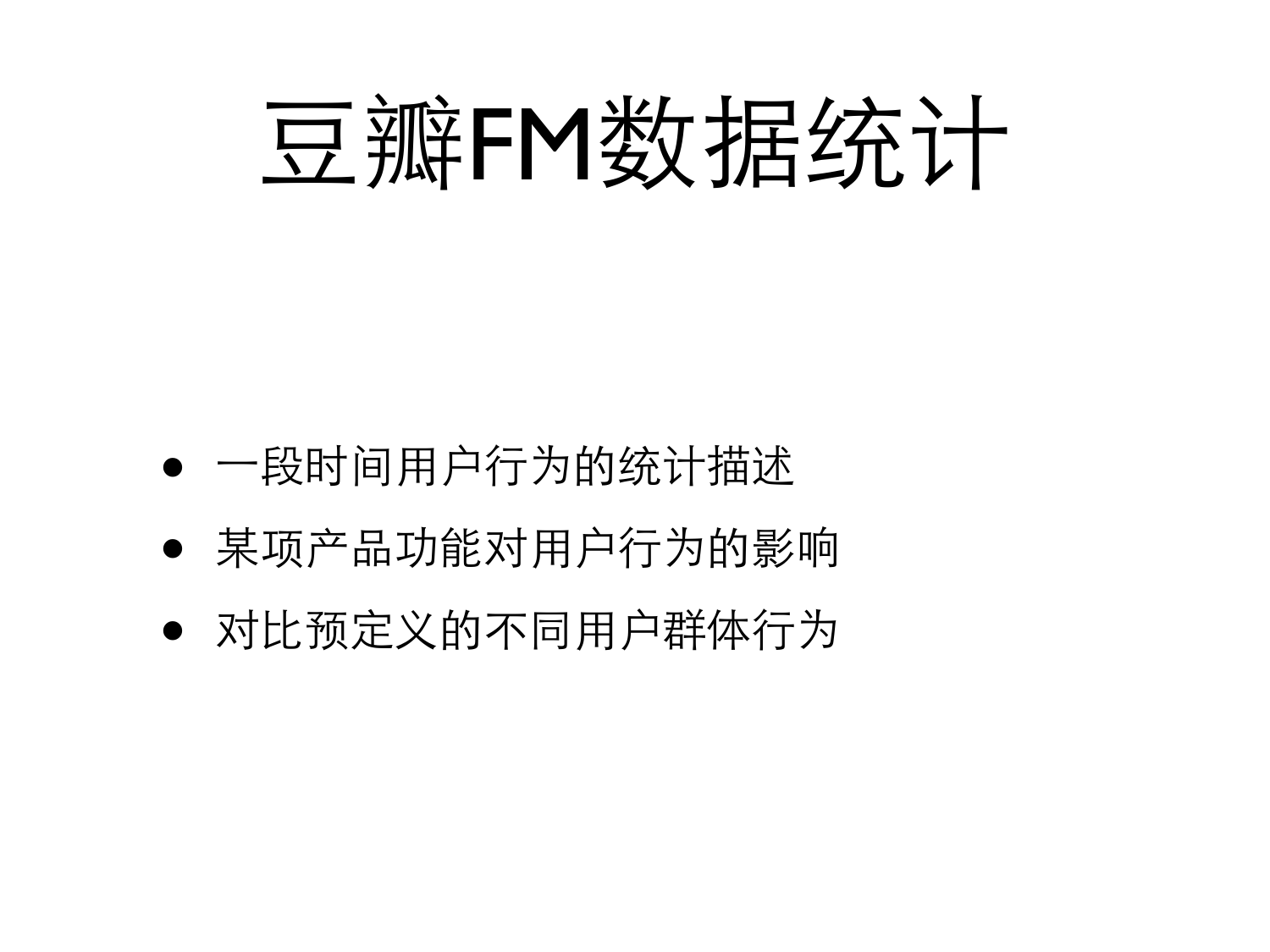收听时长差别

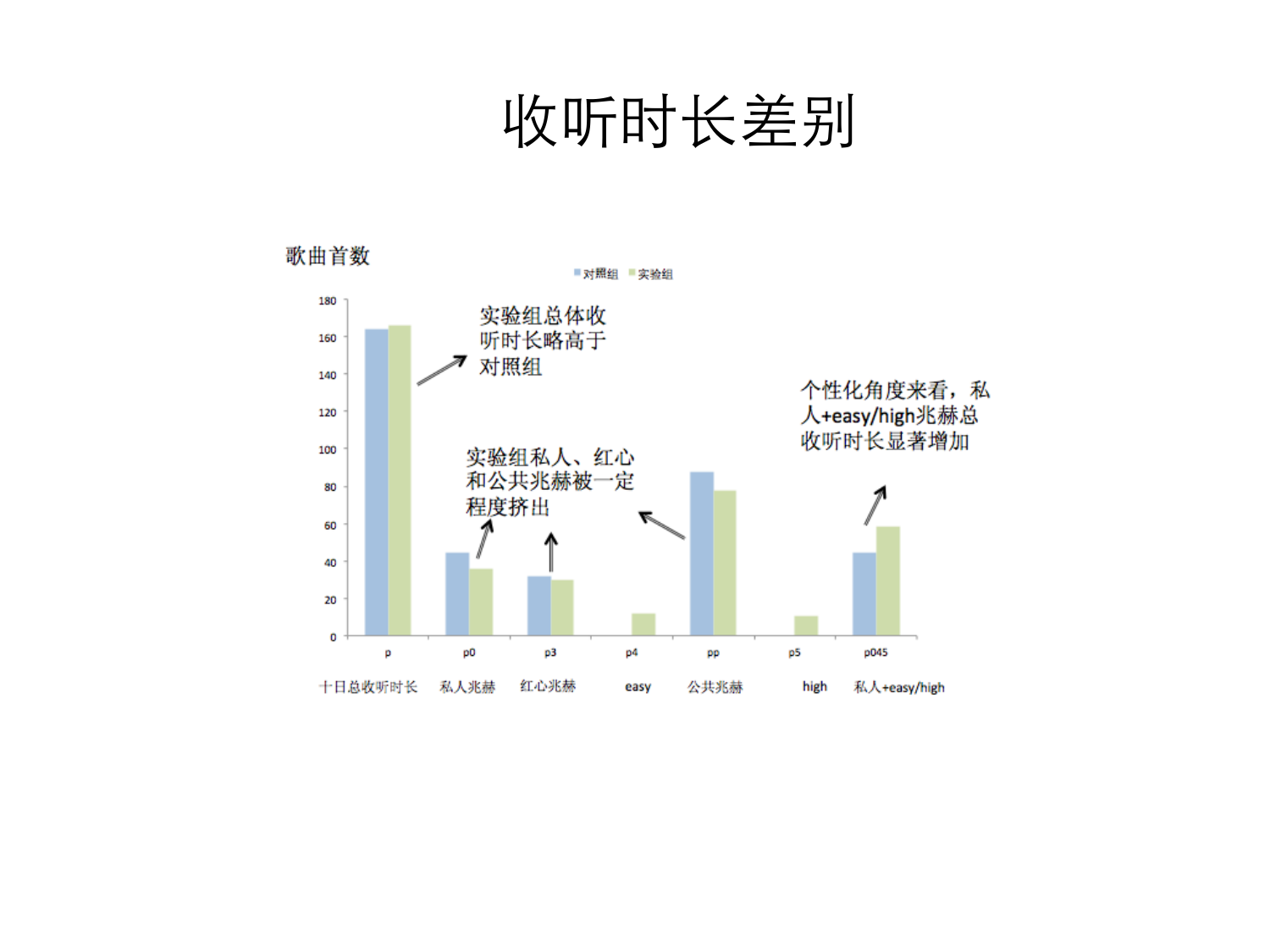### 不同群体的出勤率

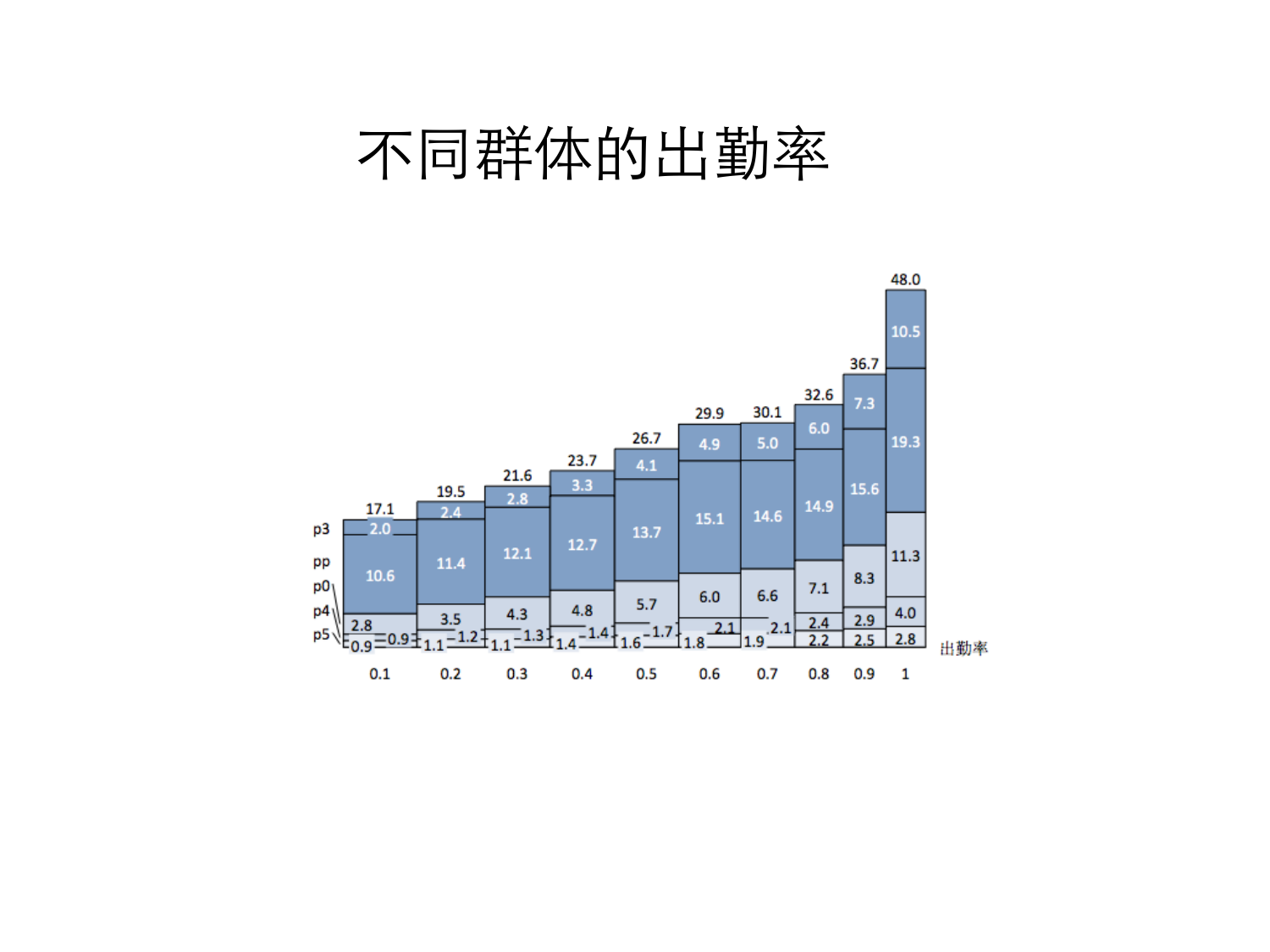

- 影响用户购票的各种因素及其因素中各种选择 的效用值
- 为运营活动选片、选影院、定价等决策提供依 据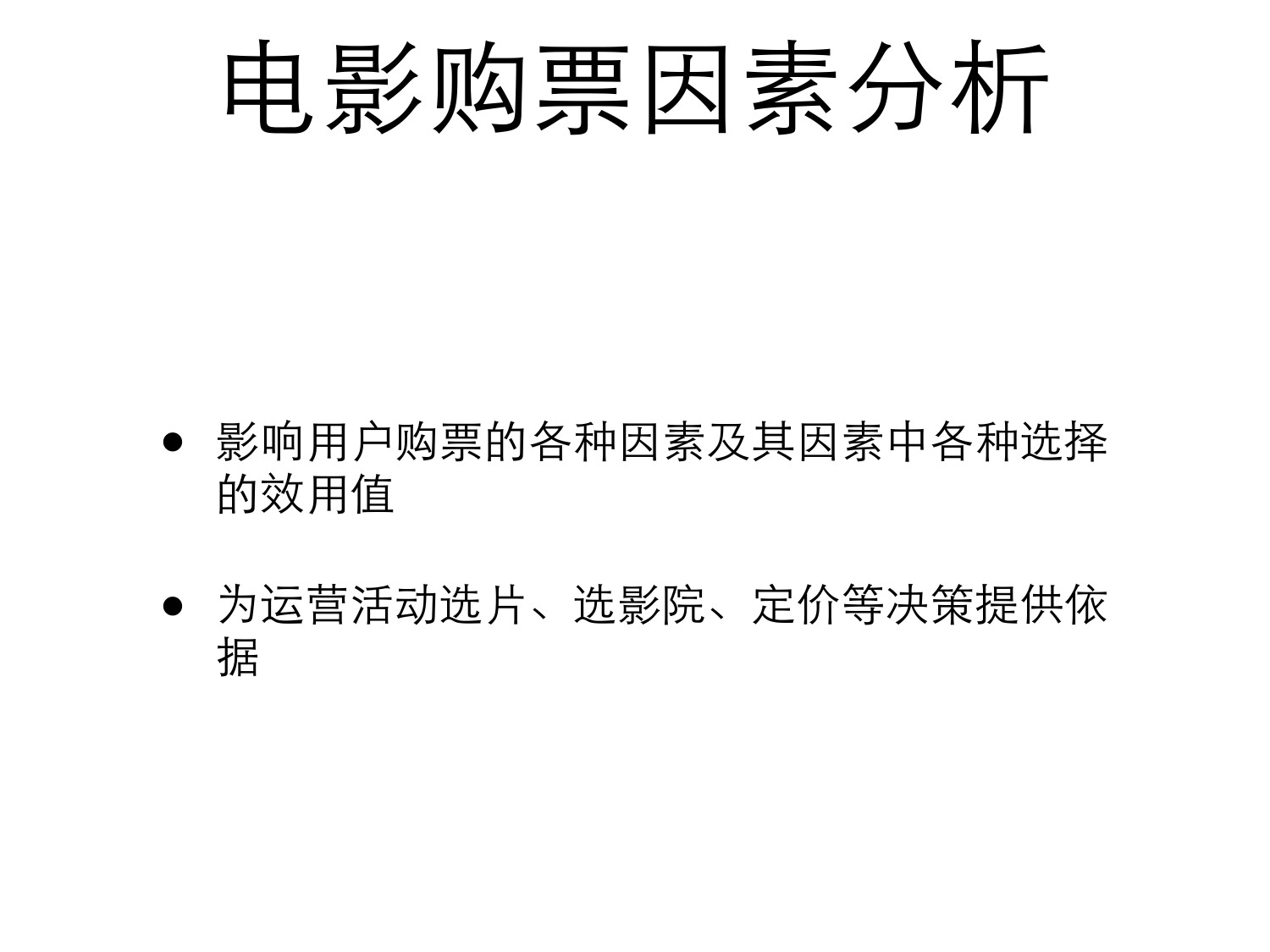#### 问卷调查 CBC模型(Choice-Based Conjoint, 基于选择的联合分析)

#### 豆瓣电影

#### 欢迎参加豆瓣电影调查

第2题 共8题 请从以下选项中选择您认为最好的一种观影方式。点击表格底部的按钮就可以自动换至下一题。

| 选择A        | 选择B        | 选择C   |
|------------|------------|-------|
| 电影受关注程度一般  | 电影很冷门      |       |
| 口碑很差       | 口碑不太清楚     |       |
| 是一部恐怖电影    | 是一部动作电影    |       |
| 普通2D版本     | IMAX版本     | 我都不喜欢 |
|            |            |       |
| 花45分钟路程去影院 | 花90分钟路程去影院 |       |
| 2张电影票共80元  | 2张电影票共40元  |       |
|            |            |       |
| 我喜欢这个电影    | 我喜欢这个电影    | 我都不喜欢 |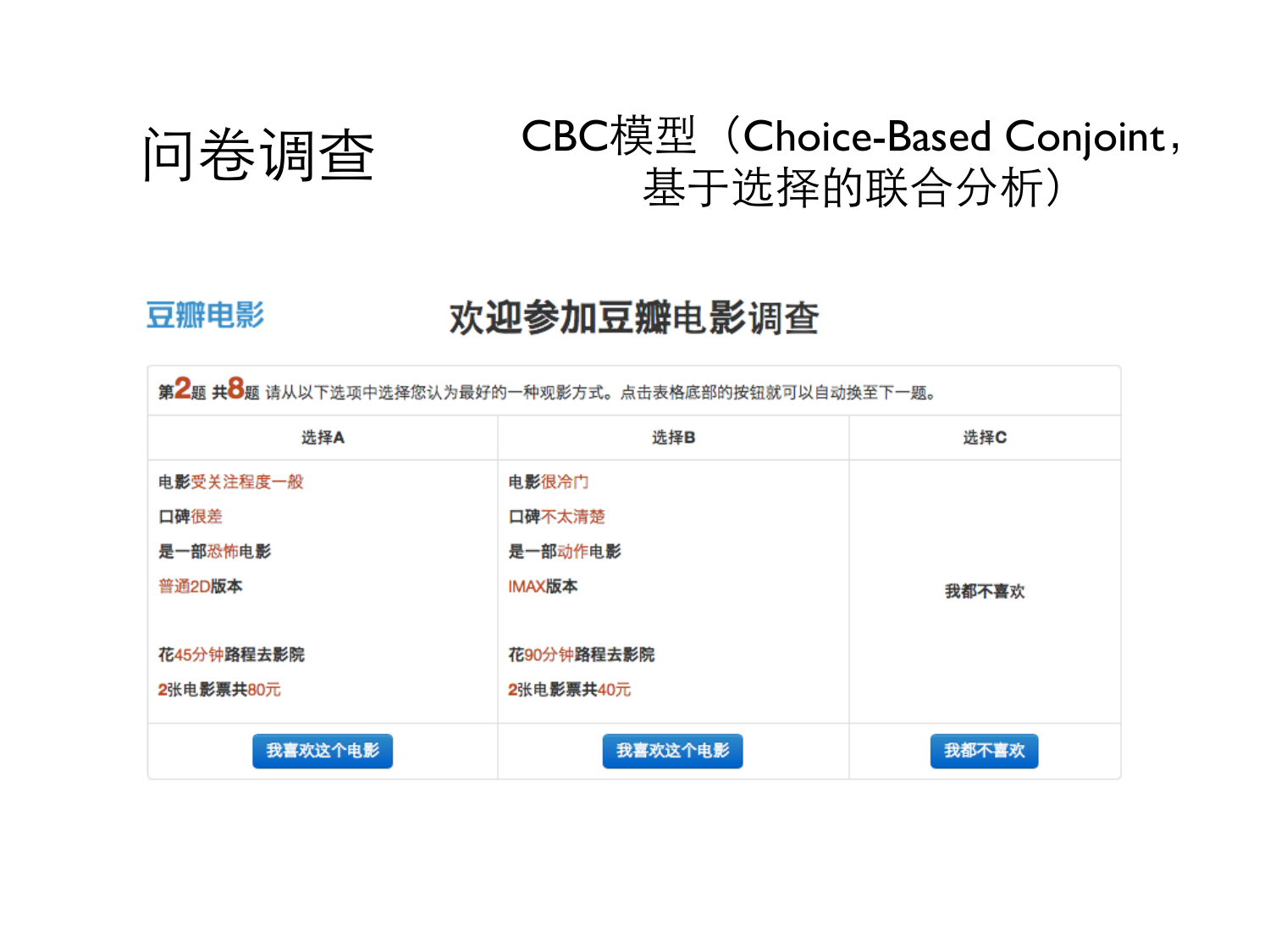### 属性效用值

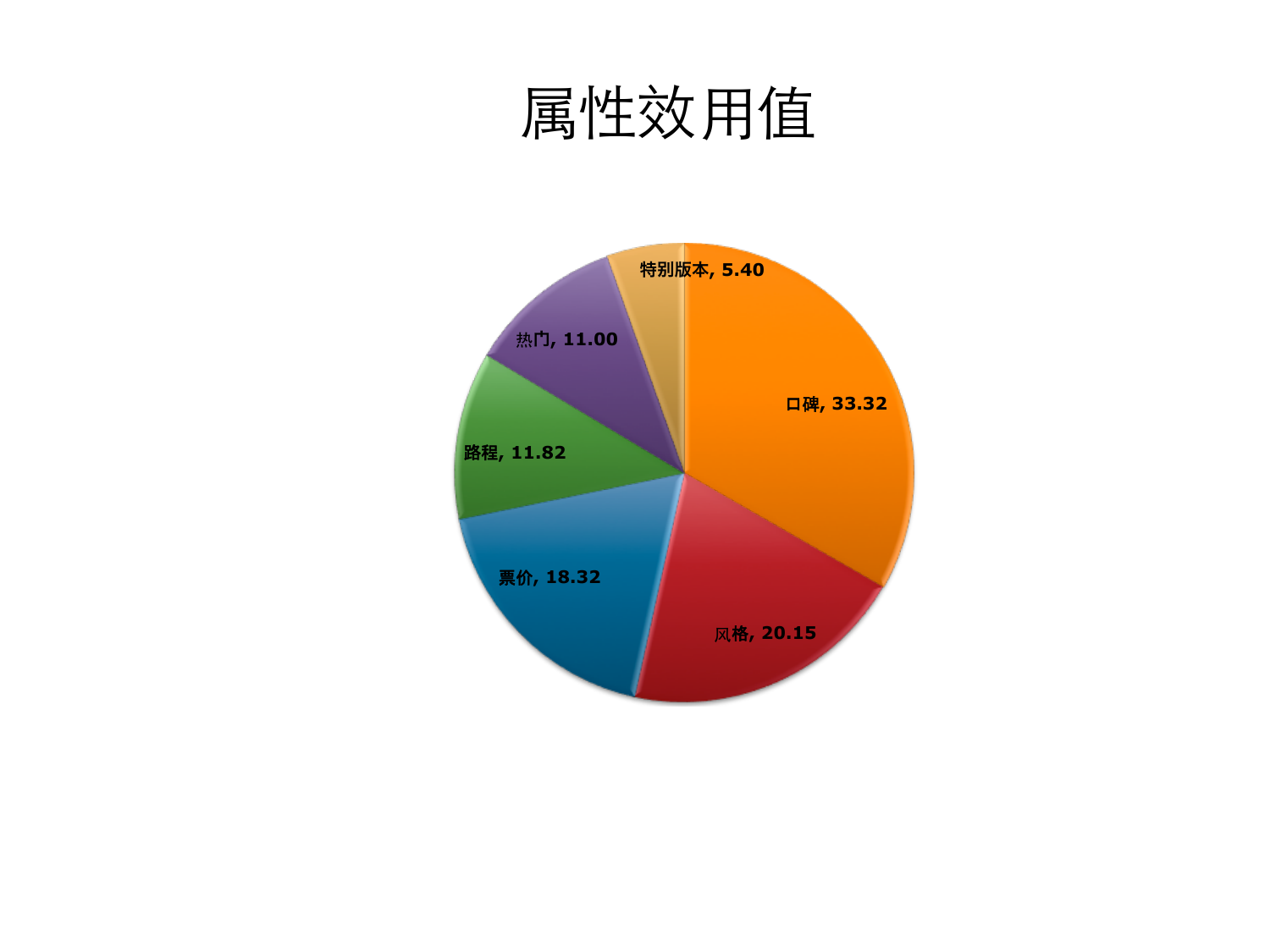小组分类研究

#### ● 小组事实是一个参差多态的生态系统

- 和其他系统一样需要明晰的分类学知识
	- 范例:林奈建立的动物分类学
- 基于分类的演化过程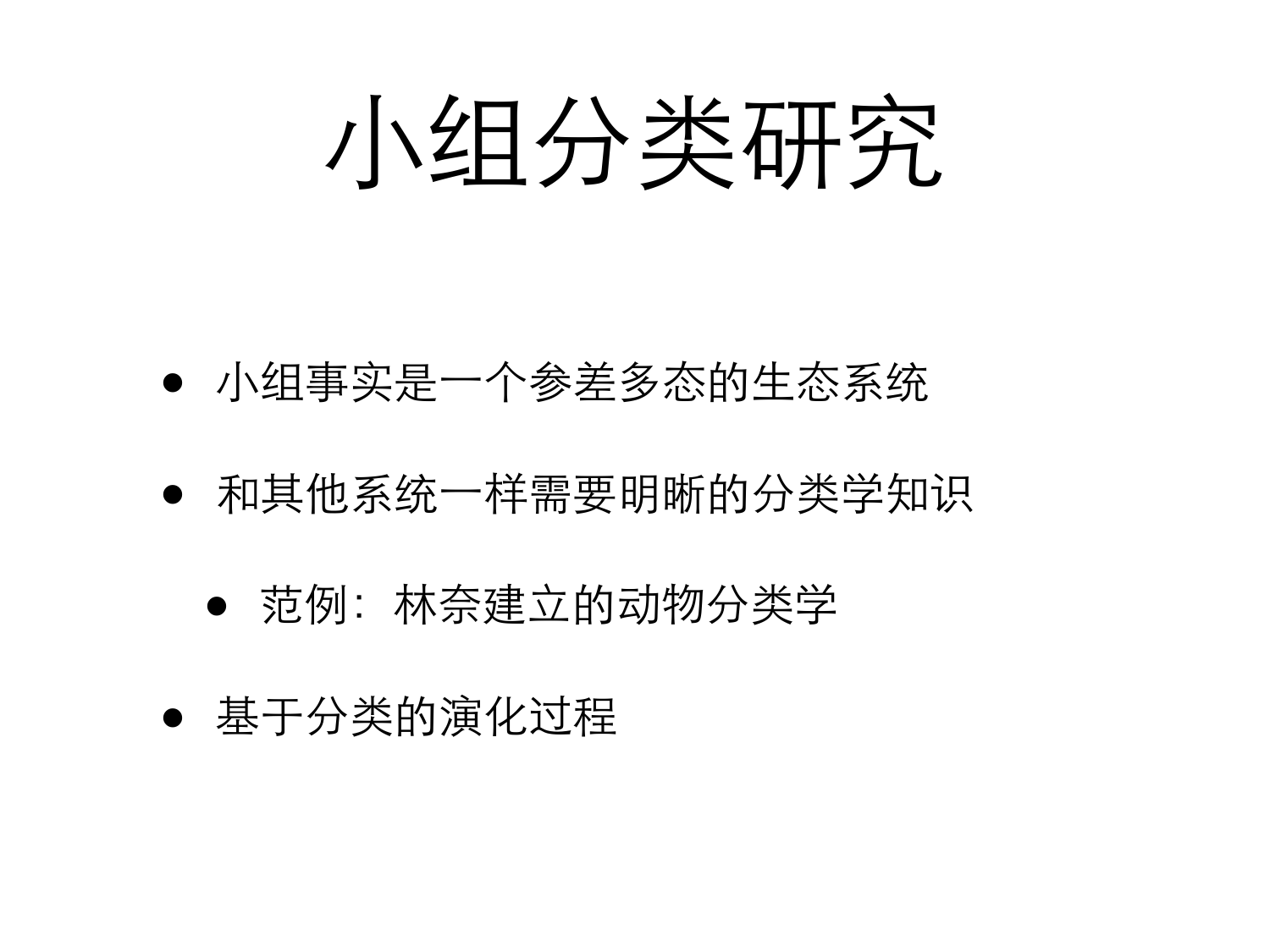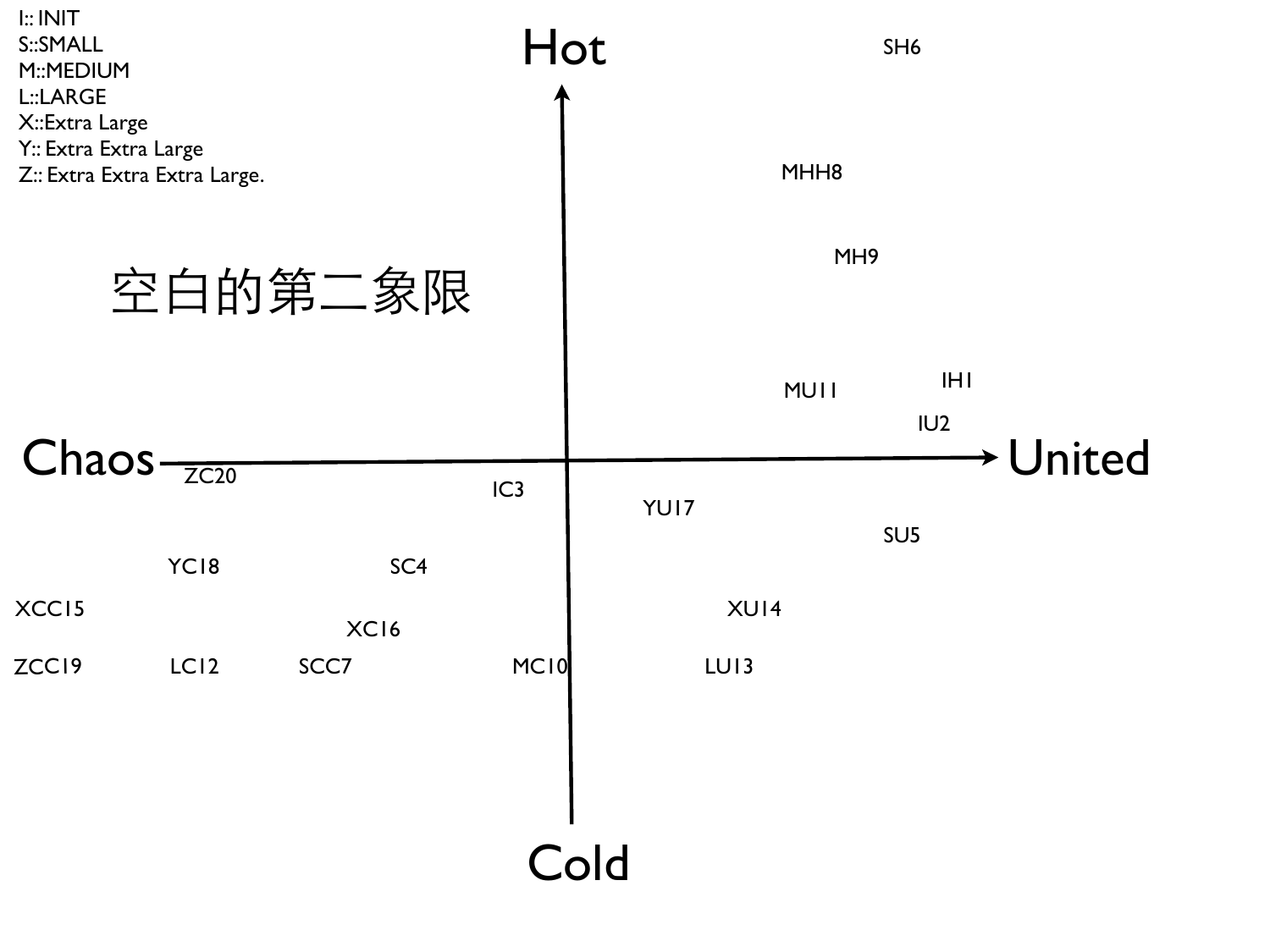